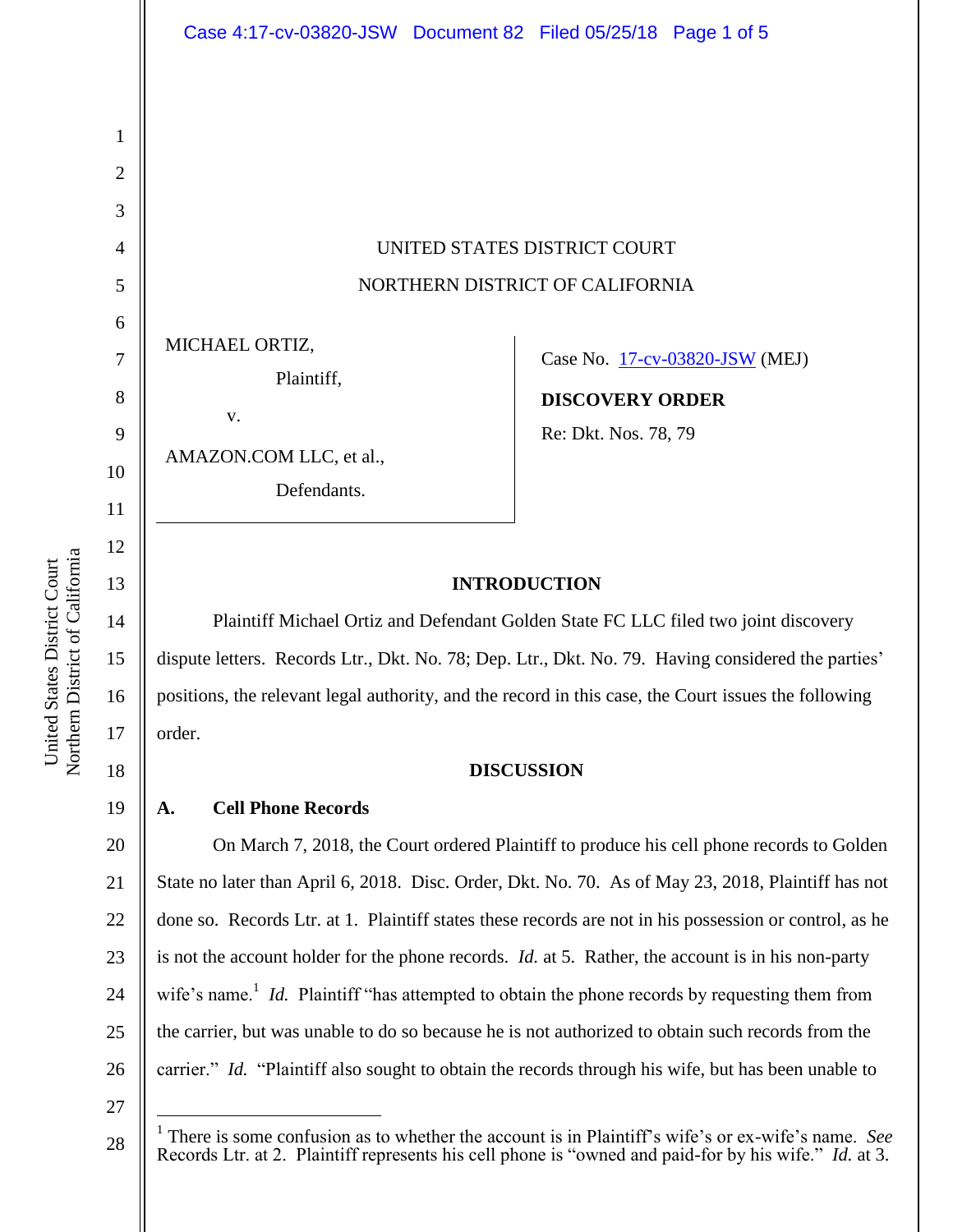do so." *Id.* Plaintiff does not explain why this is.

Golden State represents, and Plaintiff does not dispute, that Plaintiff did not inform Golden State that the cell phone records were in his wife's name and thus unobtainable until April 27, 2018—three weeks after the Court-ordered deadline for production. *Id.* at 1. Indeed, the parties' prior discovery letter on this matter was silent as to this fact. *See* RFP Ltr., Dkt. No. 66. Plaintiff has also refused to provide his wife's name and address to allow Golden State to subpoena the records from her, despite Plaintiff's representations that he would do so by May 8 and 16. Records Ltr. at 1-2.

Plaintiff does not explain his delay in informing Golden State that the cell phone records are not in his possession or control. Plaintiff knew or should have known who is named on the account; he offers no reason why this information was not available to him prior to April 27. Plaintiff has known as early as September 18, 2017, and at the very latest, as of March 7, 2018, that he had to produce his phone records. *See* Disc. Order; RFP Ltr. at 1 (Golden State served its Requests for Production, including its request for Plaintiff's cell phone records, on Plaintiff on September 18, 2017). Plaintiff nevertheless waited three weeks past the Court-ordered deadline to inform Golden State that he could not obtain the records and the reason therefor.

20 22 23 Plaintiff states that, "[f]or personal reasons, Plaintiff wishes to maintain the details of his relationship status, and interactions with his wife, private." Records Ltr. at 5. This argument is unpersuasive. By alleging Golden State failed to pay him for all hours worked and to provide him with meal and rest breaks, Plaintiff has placed his work day activities – including whether he made or received phone calls or text messages on his personal cell phone – at issue. Providing the account holder's name and address reveals minimal details, if any, about Plaintiff's marital status or interactions.

24 25 26 27 Within two days of this Order, Plaintiff shall provide Golden State with his cell phone account holder's name and address. Plaintiff shall immediately file a declaration under penalty of perjury attesting that he has done so and stating the reasons why he cannot obtain the records himself.

2

1

2

3

4

5

6

7

8

9

10

11

12

13

14

15

16

17

18

19

21

28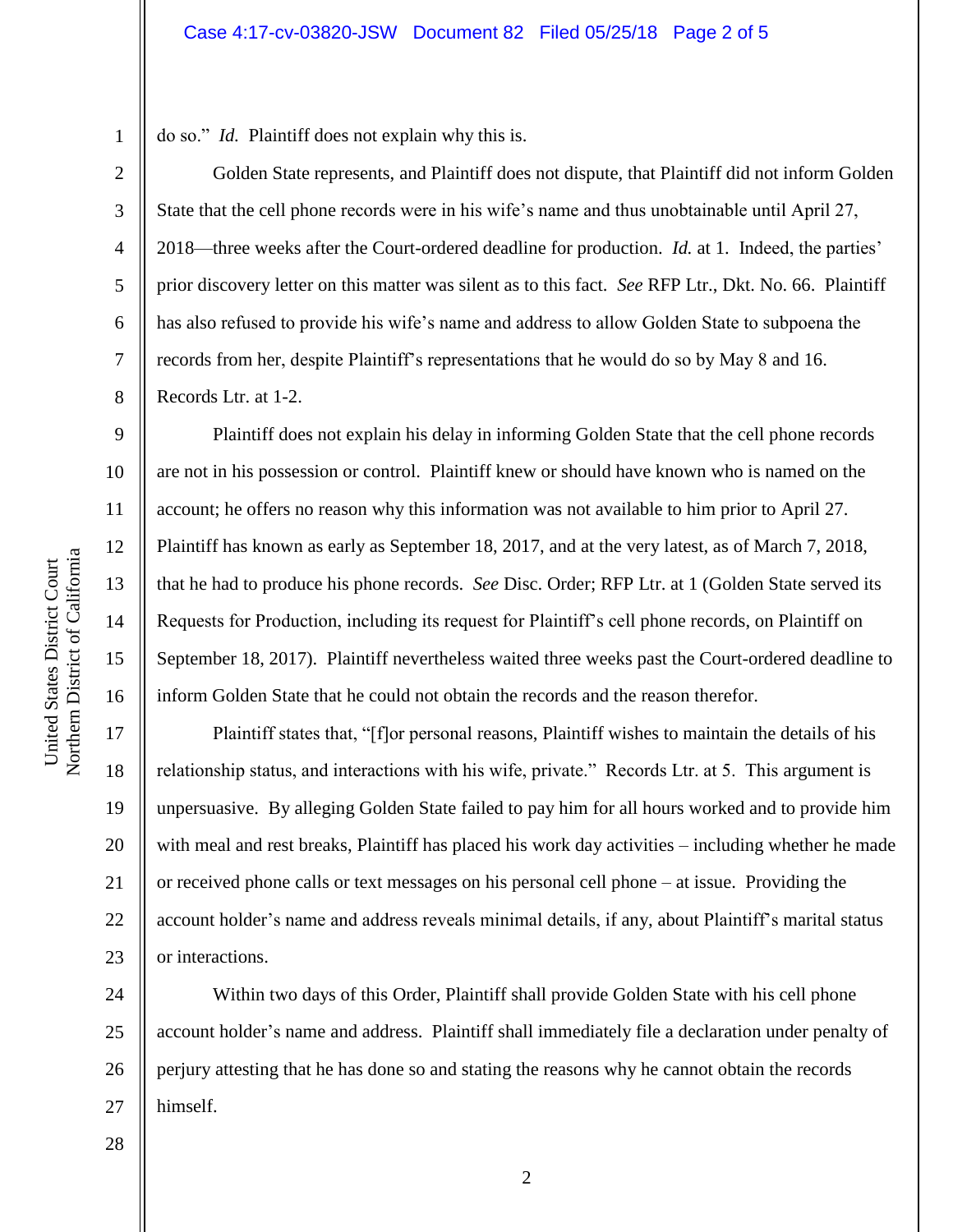### **B. Plaintiff's Deposition**

1

2

3

4

5

6

7

8

9

10

11

12

13

14

15

16

17

18

19

―Courts ordinarily presume that a plaintiff may be deposed in the judicial district where the action was brought, inasmuch as the plaintiff, in selecting the forum, has effectively consented to participation in legal proceedings there." *Jones v. Nutiva, Inc.*, 2017 WL 3412302, at \*1 (N.D. Cal. Aug. 9, 2017) (internal quotation marks omitted). To overcome this presumption, the plaintiff bears "the burden of proving that undue hardship or exceptional or compelling circumstances justify his refusal to travel to his chosen forum." *Id.* (quoting *Mullins v. Premier Nutrition Corp.*, 2014 WL 4058484, at \*1 (N.D. Cal. Aug. 15, 2014)).

On January 25, 2018, Golden State requested Plaintiff's availability for deposition. Dep. Ltr. at 1. Over a month later, on March 1, 2018, Plaintiff confirmed his deposition would take place on April 23, 2018. *Id.* On March 7, 2018, Golden State served a Notice of Deposition that Plaintiff's deposition would take place at defense counsel's San Francisco office. *Id.* On April 19, 2018, Plaintiff cancelled the deposition because he moved to Los Angeles. *Id.*

Plaintiff's deposition shall take place in San Francisco. Plaintiff does not state when he moved to Los Angeles; presumably, he moved or knew he was moving prior to April 19, 2018. That he did not inform Golden State that his relocation would cause difficulties until the eve of the deposition is not well taken. Plaintiff argues Golden State appears to engage in "dilatory tactics" and gamesmanship to slow this litigation." Dep. Ltr. at 4. This argument has little merit, as it was Plaintiff, not Golden State, who unilaterally canceled the scheduled deposition with short notice.

20 21 22 23 24 25 26 27 28 Moreover, Plaintiff makes little effort to demonstrate undue hardship or exceptional or compelling circumstances. Plaintiff confirmed on March 1, 2018 that his deposition would take place on April 23, 2018. Dep. Ltr. at 1. This allowed him 53 days to make any necessary arrangements, including travel and time off from work. Although Plaintiff has "every-day responsibilities toward his employer" (*id.* at 4), he does not explain why the nature of his employment significantly impairs him from taking time off to attend his deposition, particularly when he had nearly two months to make such arrangements. Plaintiff also does not argue financial hardships preclude him from traveling for his deposition. This record is insufficient to overcome the presumption that Plaintiff should be deposed in the Northern District of California,

3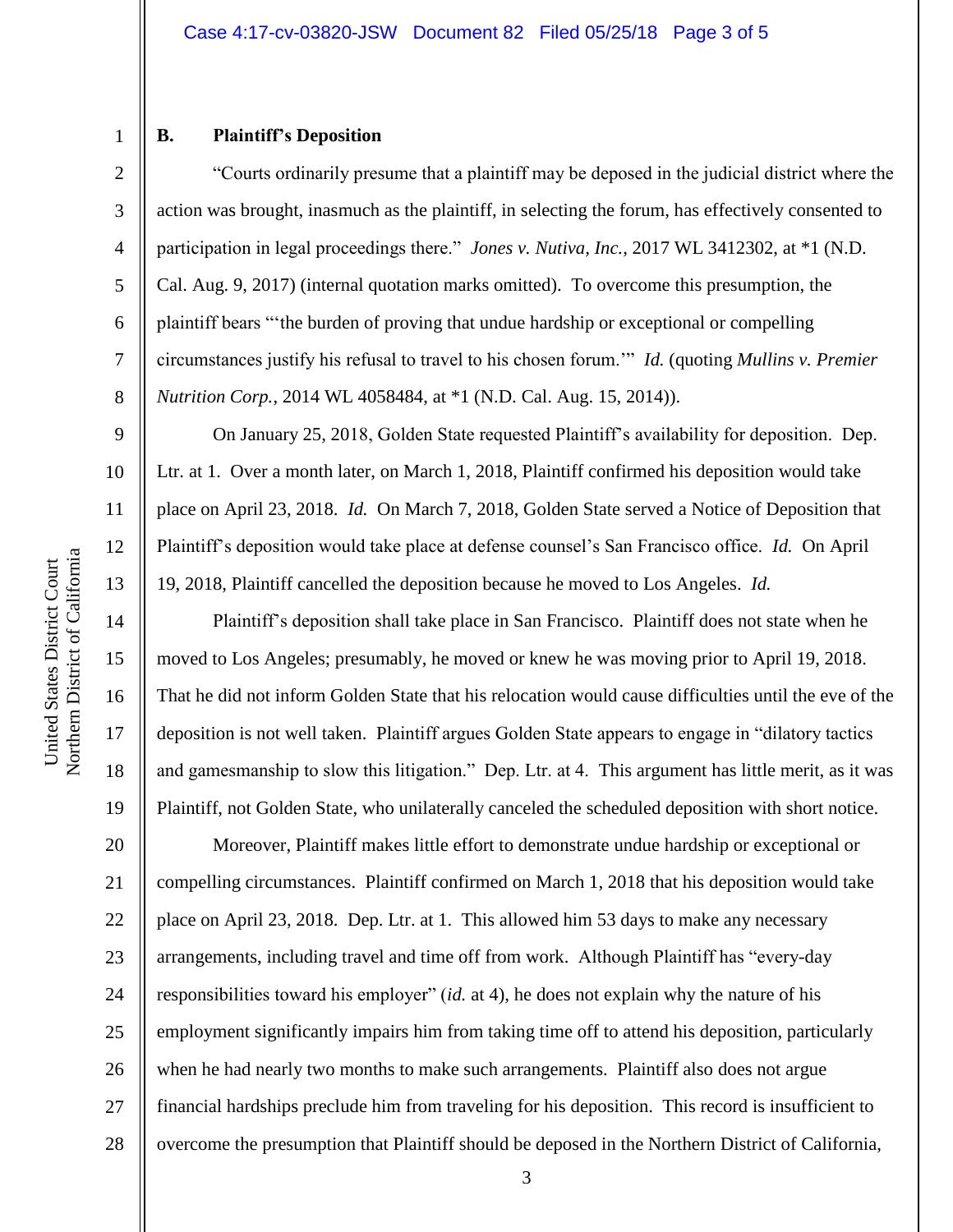### Case 4:17-cv-03820-JSW Document 82 Filed 05/25/18 Page 4 of 5

1

2

3

4

5

6

7

8

9

10

11

12

13

14

15

16

17

18

19

20

21

22

where he filed this action. *See, e.g.*, *Fenerjian v. Nong Shim Co., Ltd*, 2016 WL 1019669, at \*3 (N.D. Cal. Mar. 15, 2016) (ordering depositions take place in San Francisco where plaintiffs living in Massachusetts, Michigan, New York, Florida, and Hawaii "only show[ed] that [they] would face the usual difficulties and inconveniences in attending an out-of-state deposition—work and childcare responsibilities‖); *Mullins*, 2014 WL 4058484, at \*2 (granting motion to compel plaintiff residing in Chicago to appear in San Francisco for deposition where record failed to show plaintiff's personal circumstances significantly hampered his ability to travel for two days to appear in the forum in which he chose to file his class action). Indeed, the fact that Plaintiff offered to travel to San Francisco on May 25, 2018 demonstrates he is capable of returning to the Northern District to be deposed.<sup>2</sup> See Dep. Ltr. at 3-4.

Plaintiff's proposed compromise to have one of Golden State counsel's Los Angeles attorneys take the deposition in counsel's Los Angeles office is unavailing. Each of Golden State's counsel of record is located in San Francisco and Palo Alto, California. *See* Docket. Plaintiff's proposal would require an attorney who has not been involved in this case to depose the sole named Plaintiff. Golden State's counsel of record – who are familiar with the facts and history of this case – are entitled to depose Plaintiff themselves.

Golden State also requests an order that Plaintiff appear at his deposition before he can compel or proceed with depositions of Golden State's witnesses. Dep. Ltr. at 3. Plaintiff has already deposed two of Golden State's witnesses. *Id.* Accordingly, Golden State shall depose Plaintiff before any additional depositions of Golden State's witnesses take place.

#### **CONCLUSION**

For these reasons, the Court **ORDERS** the following:

23 24 1. Plaintiff shall provide Golden State with his cell phone account holder's name and address so Golden State may subpoena the cell phone records from her.

25 26 2. Plaintiff shall appear for a deposition in San Francisco, California. Within seven days of receiving the cell phone records, the parties shall meet and confer, telephonically or in

27 28

 $\overline{a}$ 

 $2$  It is unclear why Golden State refused this date.